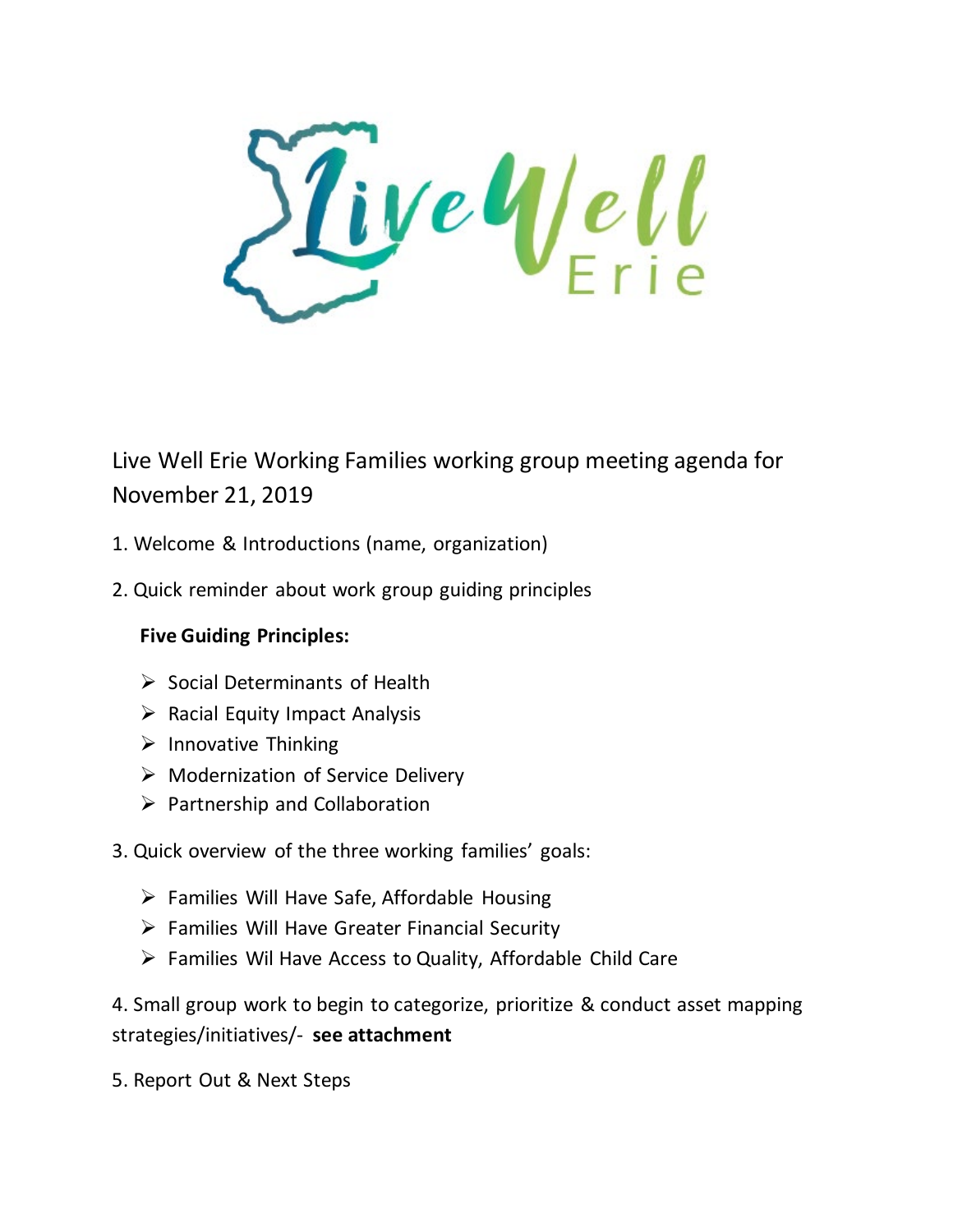ive Well

## **Live Well Erie- Working Families Working Group**

#### **Policy:**

1.1 Pass affordable housing policy for adaptive reuse projects receiving tax incentives at the Erie County Industrial Development Agency (ECIDA)

## **Education/awareness:**

1.4 Educate municipal Planning Boards on strategies to increase affordable housing in their municipalities

2.1 Use Erie County Geographic Information Systems (GIS) to create a PIVOT Resource Map to identify clusters of employers participating in the PIVOT program and their proximity to both transportation lines and childcare centers

3.1 Increase awareness of available daycare subsidy programs (Erie County Department of Social Services low income subsidy, Workforce Development Institute)

3.4 Work with Erie County Geographic Information Systems (GIS) to plot existing child care centers throughout the county and then work with employers, healthcare providers, and schools to share information about the location of quality childcare and available options

#### **Programmatic:**

1.2 Partner with the Buffalo Erie Niagara Land Improvement Corporation (BENLIC) on the rehabilitation of more owner-occupied affordable housing properties

1.3 Increase federal Home Investment Partnership (HOME) funding from HUD to continue to build new units of affordable rental housing

1.7 Remediate lead hazards in homes through the Department of Environment and Planning Housing Rehabilitation Program in Erie County's Community Development Consortium areas and through the Erie County Health Department in the City of Buffalo

2.2 Work with the Buffalo Niagara Partnership and its members on "opt out" and other retirement saving initiatives for workers

2.4 Establish a Re-entry Hub to support employment opportunities and financial security for recently incarcerated individuals

2.5 Establish an Erie County Live Well Mobile Services Van to better connect residents throughout the county to county services